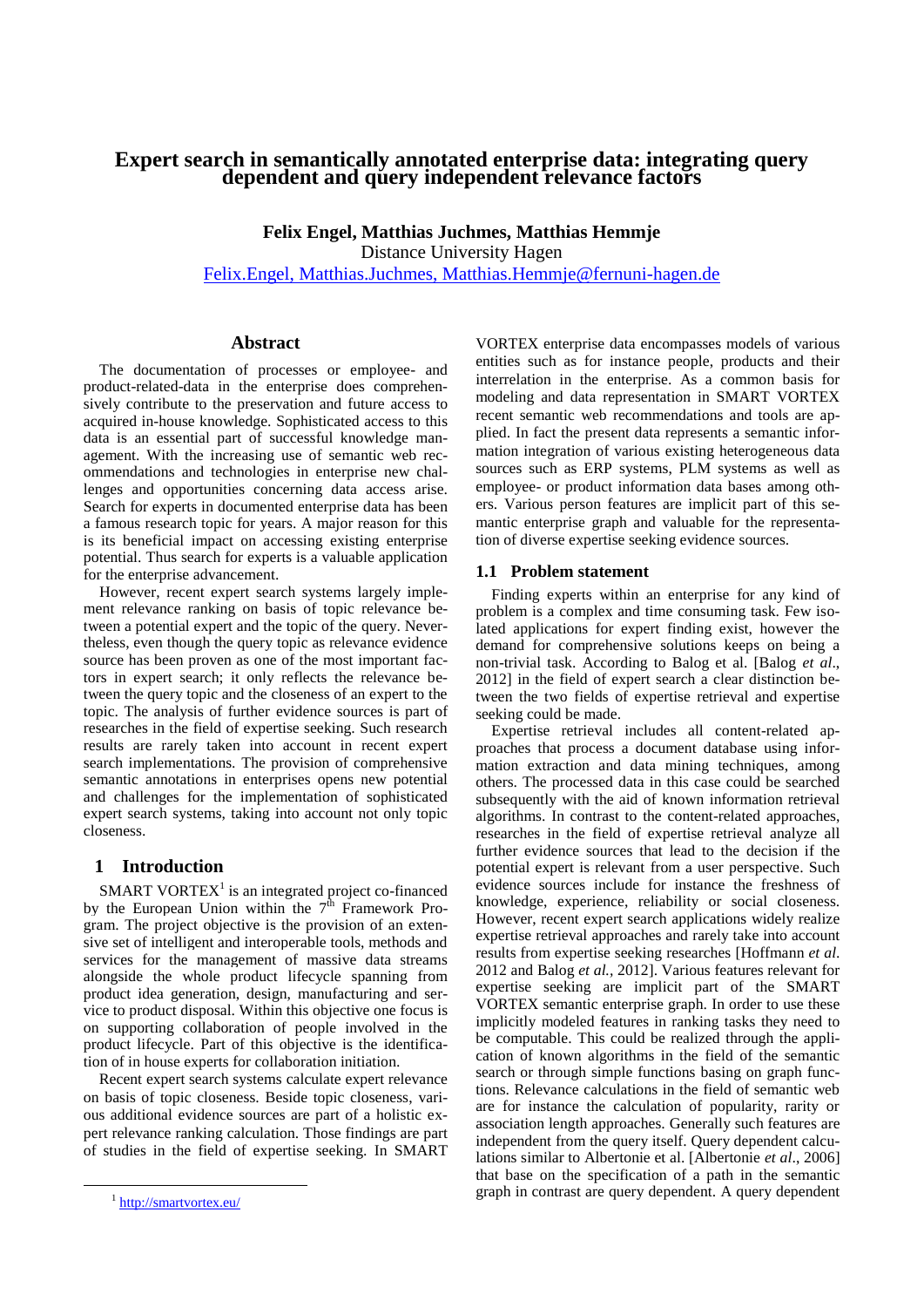evidence source could be for instance the number of connections to enterprise roles with specific constraints (e.g. only management or service roles) or the freshness of knowledge given a specific query topic.

However query dependent and independent calculations only make statements about the graph structure. The resulting assessment is dependent on the task at hand and has to be given retrospectively. Furthermore, the assumption that several features are part of the overall relevance assessment lead to the problem of meaningful aggregation of features into one ranking function. Aggregation of relevance calculation constituents is a common problem in retrieval tasks. Learning to rank is an approach that has recently been applied for similar problem statements.

## **1.2 Objectives**

The aim of the work introduced in this short paper is the development of an expert search approach in a semantically annotated enterprise knowledge base. The approach should integrate various sources of expertise evidence beyond content-related proximity. To reach this goal the approach shall take into account the results of various expertise seeking investigations in order to enhance expert relevance calculation in the sense of expertise seeking findings. Calculation of evidence could be dependent- or independent from a query and should take into account existing relevance calculation approaches from research in the field of the semantic web. These various evidence calculations must in the end be aggregated and assessed according to the relevance aspects to be fulfilled.

# **2 Sources of evidence in expertise seeking tasks**

The research areas of expertise seeking and information seeking are closely related. Expertise seeking investigations take a user centric perspective in an expert search task. The focus of these investigations is the analysis of those evidence sources that are crucial for choosing an expert from a user point of view.

Karunakaran et al. [Karunakaran *et al*., 2012] emphasize the physical proximity of an expert, especially under the consideration of the degree of acquaintanceship. Woudstra et al. [Woudstra *et al*., 2008] as well as Helms et al. [Helms *et al*., 2013] consider this finding as part of an access related aspect. Especially the influence of social factors with varying characteristics is part of expertise seeking investigations. Yuan et al. [Yuan *et al*., 2007] emphasize that social closeness between people in particular is valuable for expert search, because user and expert are unbiased in their communication. Woudstra et al. respond in their investigation to quality related factors like e.g. the actuality of acquired knowledge or the reliability of a potential expert.

Some of the mentioned aspects like e.g. the degree of acquaintanceship in a semantically annotated knowledge base could be calculated via famous semantic web techniques such as for instance popularity. Popularity calculates the degree of connectivity in the graph. Such calculations are independent from the query itself. Other sources of evidence cannot be calculated by these well-known relevance measures. In the case of approachability [Woudstra *et al*., 2008] for instance, the relevance of an expert candidate can be calculated by the fact that he is part of the same working group, project or else. This condition is query dependent and could not be calculated by known semantic web relevance measures.

#### **2.1 Query dependent relevance calculations**

Query dependent calculations could be characterized by the fact that they could only be calculated based on the query itself. The calculated value in this respect describes a proportion to a query on base of specified basic conditions. Specification of such conditions in a semantically annotated knowledge base demands knowledge about the representation and relation between modeled entities. Since this knowledge is not explicitly part of the model itself, it is external. A considerable similar problem statement and approach has been published by Albertonie et al. [Albertonie *et al*., 2006] in order to calculate the similarity between instances of a semantic knowledge base. Albertonie et al. have applied simple calculation units specifying paths and a similarity function. A query dependent calculation in this sense is for instance the amount of relations between an expert and the topics of the search query.

#### **2.2 Query independent relevance calculations**

Plenty of the applied relevance measures in the semantic web community are graph based algorithms. Such relevance measures are inspired by findings in the field of graph theory. A famous measure e.g. is *popularit*y, which measures the amount of in- and outgoing links of an instance. Furthermore, the *association length* analyses the length between instances or *subsumption* which takes into account the taxonomic graph structure. The problem with such measures is that their result is depending on the task at hand. For instance a long *association length* could be interesting because it identifies an unobvious relation between instances. On the other hand shortest paths could be preferred, because they reflect a tight coupling of instances. Same holds true for the *popularity* measure. Here an instance with lots of relations could be relevant because of its high connectivity, but on the other hand an instance with few connections is specific and hence could be relevant. All of these measures are based on the graph structure itself and can be calculated independent from the search query.

## **3 Rules for configurations of interdependencies between relevance calculations**

As stated above, the relevance degree of a query independent measure has to be assessed regarding the search task at hand. The same also holds true for the query dependent measures. In contrast to a general purpose entity search, in the scope of this work it is clear if a high or a low measure value indicates relevance or irrelevance. For instance, if the aim of the search is to find an expert as a course leader it might be of relevance if the potential expert already has course leader experience. This fact could be inferred by counting the number of course leader roles one has already taken. On the other hand it might be better to find a potential expert with few active roles to find someone with appropriate time capacities.

In order to illustrate the approach described above, the example search for a course leader is introduced. Following sources of evidence (SE) are part of the search: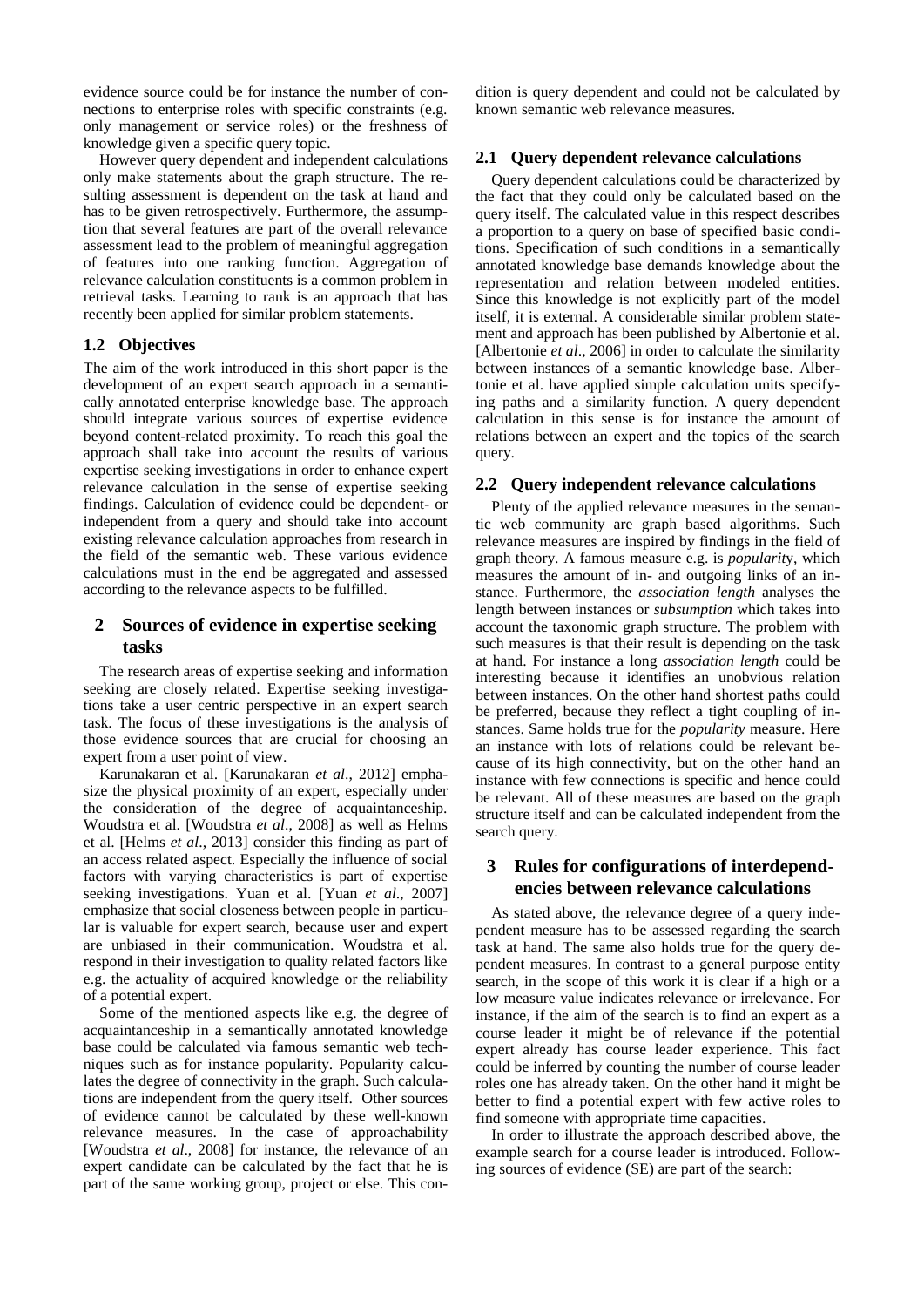- **SE 1:** How good is the potential experts (P) insight in enterprise processes? *Expertise* [Heath *et al*., 2006]
- **SE 2:** Does the potential expert match the query topic exactly or more specifically? E.g. in a query with the topic ObjectOrientedProgramming, an expert matching this topic exactly will be preferred over an expert with more specific knowledge (e.g. Java), because the course will introduce general concepts of object oriented programming as opposed to concepts specific to Java. *Topic of knowledge* [Woudstra *et al*., 2008]
- **SE 3:** A high number of connections of the potential expert in the enterprise should be preferred, because if the potential expert is well connected in the enterprise, it could be stated that he has a good standing. Nevertheless, besides good standing, a tight coupling between user and expert is of importance. Among others *Familiarity* [Woudstra *et al*., 2008]

In this example the search for an expert shall be evaluated as the sum of the above three evidence calculations. The calculation of these sources of evidence can be implemented as follows. Source of evidence 1 can be calculated by simply counting the enterprise roles a potential expert has already taken. This approach is pretty similar to the *count* function definition by Albertonie et al. The assumption is that the more roles a potential expert has taken the better he knows internal enterprise processes. Source of evidence 2 can be calculated by applying subsumption. In this application a more general result is be preferred. Source of evidence 3 spans two calculations. The degree of a potential expert connection can be calculated by the *popularity* measure. The tight coupling between user and expert is measured through application of the association length measure. In this application shortest paths are preferred.

Based on the above assumptions the search application needs a function to count how often a relation between potential expert and enterprise roles exist. Furthermore, the functions *subsumption, popularity* and *association lentgh* are part of the whole calculation. Hence, the above mentioned calculations are aggregated through the definition of the following person feature vector:

> $\overline{\phantom{a}}$  $\overline{\phantom{a}}$ | *associationLength* feature 4 :  $\backslash$ I L  $\mathbb{I}$ L  $\mathbf{I}$  *count* feature1: *popularity* feature 3: *subsumption* feature 2 :

Two sample instances of above feature vector could be as follows:

$$
P_1 = \begin{pmatrix} 3 \\ 0.7 \\ 0.8 \\ 0.2 \end{pmatrix}; P_2 = \begin{pmatrix} 1 \\ 0.5 \\ 0.9 \\ 0.6 \end{pmatrix}
$$

Given these sample instances of feature vectors, it is obvious that the calculated values just express the values of the applied functions. To fully support the source of evidence described above, rules have to be applied in order to make a statement about how well a calculated value supports the relevance of potential experts. In this sample application, a potential expert with a high value related to source of evidence 1 should be preferred. The following rule supports this statement: if {feature1 $_{p1}$ > feature1<sub>p2</sub>  $\rightarrow$  P<sub>1</sub>} else {P<sub>2</sub>}. However, an expert is even more relevant if the value of source of evidence 2 is low. This could be expressed by the rule: if  ${feature2_{pl} <}$  feature $2_{p2} \rightarrow P_1$ } else {P<sub>2</sub>}. The calculation of source of evidence 3 is more complex, because it is composed of two sub calculations. The following rule expresses the required statement: if  $\{(\text{feature3}_{p1} > \text{feature3}_{p2}) \text{ AND } (\text{fea-}$ ture $4_{\text{pl}}$  < feature $4_{\text{p2}}$ )  $\rightarrow$  P<sub>1</sub>} else {P<sub>2</sub>}.

The aggregation of these query dependent und independent features via rules apparently is a promising approach to express expertise seeking evidence sources. In fact the application of rules for the assessment of query dependent and independent feature calculation can be regarded as the description of a relevance pattern. To calculate a ranking model from a relevance pattern definition like that defined by above rules, the application of learning to rank is promising.

# **4 Application of learning to rank for relevance pattern learning**

Learning to Rank (LTR) is an application in the research field of machine learning. LTR is used to learn a relevance ranking model of objects that are represented by relevance labeled feature vectors. In fact LTR learns a relevance pattern. Those learned ranking models are coefficients of a ranking function that calculates a relevance value for an object from its feature values. A machine learning algorithm like Support Vector Machines is applied to analyze the training data with the aim to find an appropriate model based on the data. Hence, a good model does not only match the rankings represented by the training data, but can be applied to general search queries not part of the training data set.

Liu [Liu, 2009] distinguishes between the three learning approaches *pointwise, pairwise* and *listwise*. The chosen approach influences the structure of the training data, and thus also the machine learning algorithms used to analyze this data. To date LTR is often applied in document retrieval tasks, like in Joachims, 2002 [Joachims, 2002]). Recently, some researches have been made that apply LTR in semantically annotated knowledge bases. Dali *et al.* [Dali *et al.*, 2012] use LTR to learn a ranking model for the aggregation of query-independent relevance measures in semantic databases. Features in this case include *popularity* related calculations. Labels for the test data are gathered by crowd sourcing among others. Fujita *et al.* [Fujita *et al.*, 2012] use LTR to recommend queries that are semantically similar to the original query. Chen et al. [Chen *et al*., 2011] apply LTR to rank relationships in RDF graphs. In this approach LTR is used in order to learn the user's preference based on various graph measures like *association length* or *popularity*. However, LTR-techniques include approaches which learn a ranking model based on labeled training data. Hence, critical requirement for each application that make use of an LTR approach is the existence of test data annotated with rele